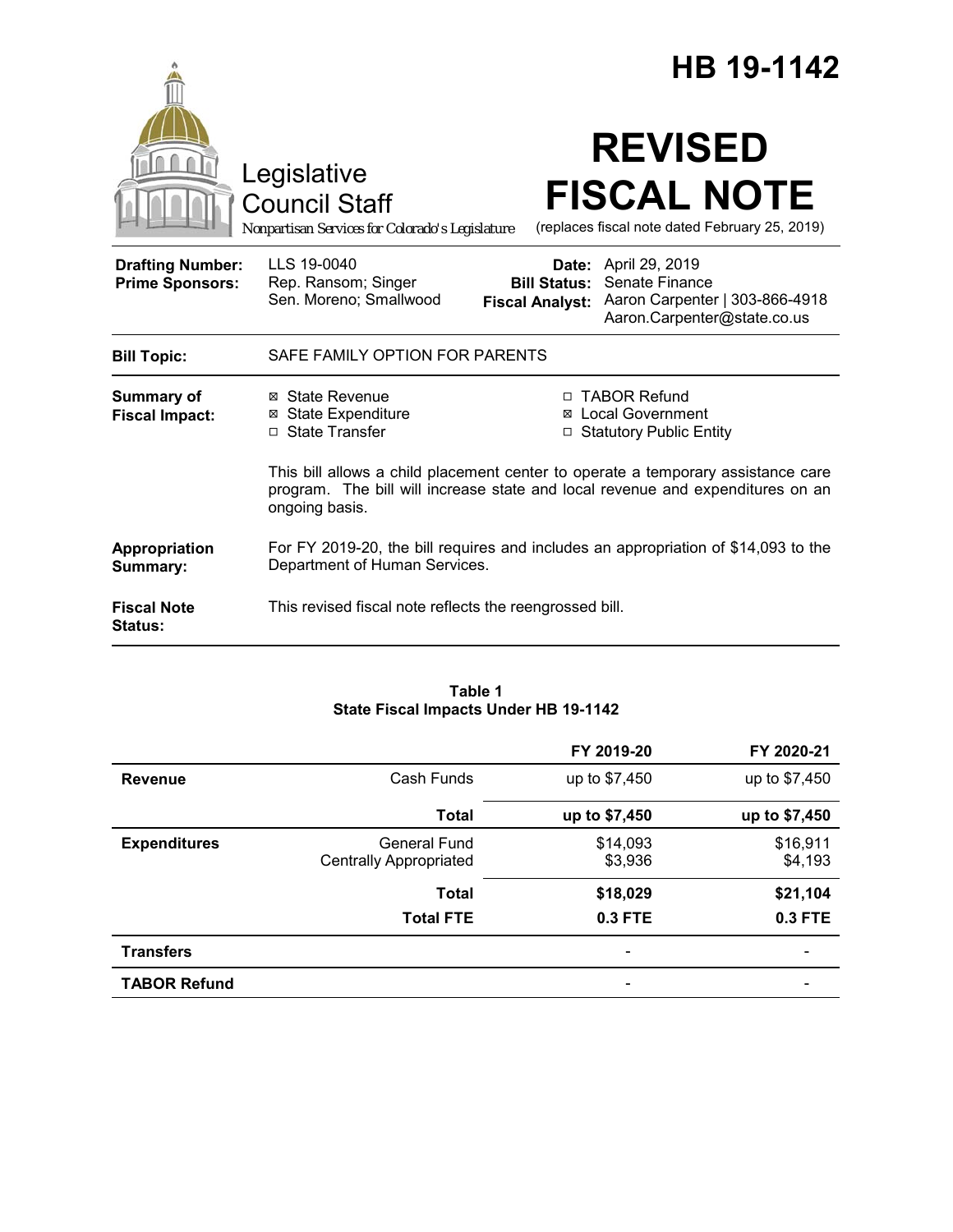# **Summary of Legislation**

This bill allows a child placement agency to operate a temporary care assistance program. A temporary care assistance program assists a parent or guardian with the process of providing temporary care for a minor. Prior to July 1, 2021, only a child placement agency who operates a temporary care assistance program in more than 30 states may operate a temporary care assistance program in the state. Placement in a temporary care assistance program does not constitute placement for the purpose of adoption, treatment, or foster care.

**Temporary care assistance program.** Under the bill, a temporary care assistance program is a program that assists a parent or guardian in identifying an appropriate and safe approved temporary caregiver who the parent or guardian can delegate temporary care and responsibility to for no more than six months. During that time, the parent or guardian has the authority to revoke the delegation of care and the minor must be returned as soon as reasonably possible. Placement in a temporary care program does not change parental or legal rights; constitute child abuse or neglect; or result in a child being neglected unless the parent or guardian fails to make contact within 72 hours after the expiration of the power of attorney. A parent who is named in an open dependency and neglect case may not use the assistance of a temporary care assistance program.

**Temporary caregivers.** The bill establishes requirements on who can be a temporary caregiver. The bill mandates that a child placement agency operating a temporary care assistance program conduct a fingerprint criminal history background check; a child abuse and neglect background check; and a sex offender background check on all applicants and on anyone who resides in the applicant's home who is at least 18 years old. The child placement agency is responsible for the costs of performing this background check and maintaining records. Finally, a child placement agency must train an approved temporary caregiver in the rights, duties, and limitations associated with providing temporary care for a minor.

# **Comparable Crime Analysis**

Legislative Council Staff is required to include certain information in the fiscal note for any bill that creates a new crime, changes the classification of an existing crime, or changes an element of an existing crime. The following sections outline data on crimes that are comparable to the offense in this bill and discuss assumptions on future rates of criminal convictions under the bill.

**Prior conviction data**. This bill adds a new type of child placement agency whose employees will be required to be a mandatory reporter of child abuse. A failure to report child abuse under current law is a class 3 misdemeanor offense. To form an estimate on the prevalence of this new crime, the fiscal note analyzed the existing offense of failing to report child abuse as a comparable crime. In the last three fiscal years, 7 persons have been convicted and sentenced for this existing offense. Of the persons convicted, 6 were male and 1 did not have a gender identified. Demographically, 6 were White and 1 did not have a race identified. Of these cases, only 3 were sentenced to county jail.

Visit leg.colorado.gov/fiscalnotes for more information about criminal justice costs in fiscal notes.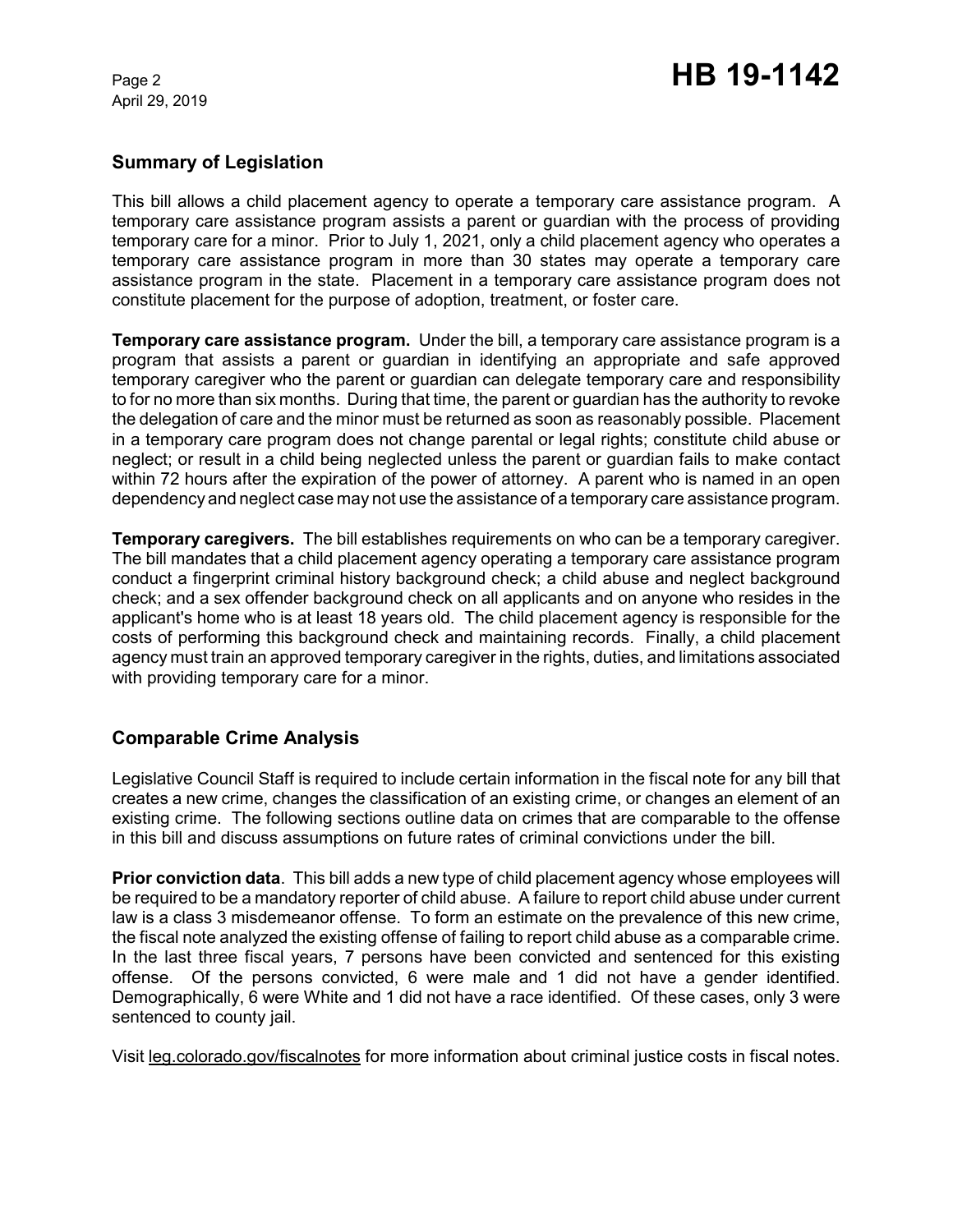# **Assumptions**

The fiscal note assumes one child placement agency will be licensed to run a temporary care assistance program in FY 2019-20 and FY 2020-21 and that fewer than 100 background checks will be conducted per year. The fiscal note also assumes that the Department of Human Services (DHS) will develop a new licensing type for child placement agencies that operate temporary care assistance programs and will not charge a fee for this licensing type. Finally, the fiscal note assumes that the employees of a child placement agency that runs a temporary placement program will comply with mandatory reporter laws and any impacts to the criminal justice system will be minimal.

### **State Revenue**

The bill will increase cash fund revenue to the Department of Public Safety (DPS) and the DHS by up to \$7,450 in FY 2019-20 and FY 2020-21 to perform up to 100 background checks per year on applicants for temporary caregivers, and any family member of the temporary caregiver over the age of 18. Revenue may also increase to the Judicial Department by a minimal amount. Revenue is shown in Table 2 and discussed below.

**Fee impact on child placement agency**. Colorado law requires legislative service agency review of measures which create or increase any fee collected by a state agency. These fee amounts are estimates only, actual fees will be set administratively by DPS and DHS based on cash fund balance, estimated program costs, and the estimated number of background checks subject to the fee. The table below identifies the fee impact of this bill and each impact is described below.

| <b>Fiscal Year</b> | <b>Type of Fee</b>                  | Fee     | <b>Number Affected</b>  | <b>Total Fee</b><br>Impact |
|--------------------|-------------------------------------|---------|-------------------------|----------------------------|
| FY 2019-20         | <b>Fingerprint Background Check</b> | \$39.50 | up to $100$             | up to \$3,950              |
|                    | Child Abuse and Neglect Check       | \$35.00 | up to $100$             | up to \$3,500              |
|                    |                                     |         | <b>FY 2019-20 Total</b> | up to \$7,450              |
| FY 2020-21         | <b>Fingerprint Background Check</b> | \$39.50 | up to $100$             | up to \$3,950              |
|                    | Child Abuse and Neglect Check       | \$35.00 | up to $100$             | up to \$3,500              |
|                    |                                     |         | <b>FY 2020-21 Total</b> | up to \$7,450              |

#### **Table 2 Fee Impact on Temporary Caregivers**

*Fingerprint-based background checks (DPS).* This bill increases state cash fund revenue from fingerprint-based criminal history background checks, which includes a sex offender background check, to the Colorado Bureau of Investigation Identification Unit Cash Fund in the DPS by up to \$3,950 in FY 2019-20 and FY 2020-21, of which \$2,825 is retained by the DPS and \$1,125 is passed through to the Federal Bureau of Investigation (FBI). The current fee for background checks is \$39.50, which includes \$11.25 for the FBI fingerprint based check. This fee revenue is subject to TABOR, except for the federal portion of the fee.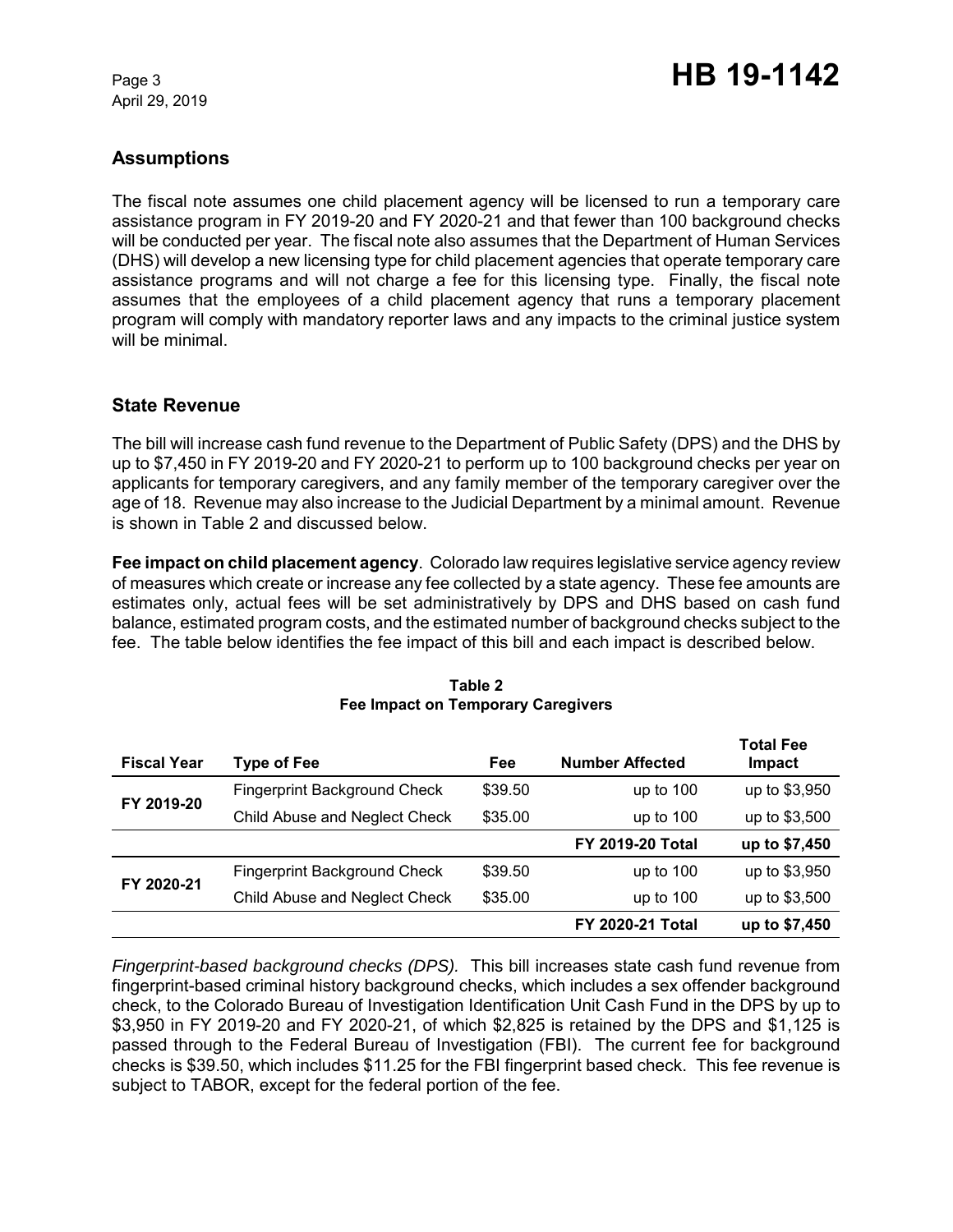*Child abuse and neglect background checks (DHS).* This bill increases state cash fund revenue from child abuse and neglect background checks to the Records and Reports Cash Fund in the DHS by up to \$3,500 in FY 2019-20 and FY 2020-21. The current fee for a child abuse and neglect background check is \$35. This fee revenue is subject to the state TABOR limit.

**Criminal fines and court fees.** By increasing the number of mandatory reporters, the bill may increase state revenue from criminal fines and court fees by a minimal amount beginning in FY 2019-20, credited to the Fines Collection Cash Fund, various other cash funds in the Judicial Department, and the General Fund. The fiscal note assumes that any increase will be minimal.

### **State Expenditures**

This bill increases state expenditures in the DHS by \$18,029 and 0.3 FTE in FY 2019-20 and by \$21,104 and 0.3 FTE in FY 2020-21, and increases workload to the DPS. These impacts are summarized in Table 3 and discussed below.

**Department of Human Services.** The DHS requires 0.3 FTE for a social services specialist to draft rules for a new licencing category, process licensing applications, conduct annual licensing visits, investigate complaints, and provide technical assistance to a child placement agency operating a temporary care assistance program. For FY 2019-20, FTE and costs are prorated to reflect the General Fund paydate shift and an August start date. Workload will also increase in the DHS to process additional child abuse background checks. Assuming less than 100 checks per year, the fiscal note assumes this workload can be accomplished within existing appropriations. Costs and workload will increase in FY 2021-22, to the extent more child placement agencies choose to operate a temporary care assistance program. The exact increase in cost has not been estimated at this time.

**Department of Public Safety.** The bill will increase workload to the DPS starting in FY 2019-20, to process more fingerprint background checks. Based on the assumed number of background checks, the fiscal note assumes the increase in workload can be handled within existing appropriations.

**Judicial branch agencies that represent indigent children and parents.** To the extent that any authorized agreements convert into a child welfare case, workload for these agencies will also increase. It is assumed that the increase in workload can be handled within existing appropriation.

**Judicial Department***.* This bill may increase costs and workload for the trial courts in the Judicial Department to process additional criminal case filings. To the extent that offenders are sentenced to probation, costs and workload in the Division of Probation will increase. Costs and workload may also increase in the agencies that provide representation to indigent persons, including the Office of the State Public Defender and the Office of Alternate Defense Council. Overall, it is assumed that this workload can be accomplished within existing appropriations. Should a change in funding be required for any agency or division with the Judicial Department, the fiscal note assumes it will be addressed through the annual budget process.

**Centrally appropriated costs.** Pursuant to a Joint Budget Committee policy, certain costs associated with this bill are addressed through the annual budget process and centrally appropriated in the Long Bill or supplemental appropriations bills, rather than in this bill. These costs, which include employee insurance and supplemental employee retirement payments, are estimated to be \$3,936 in FY 2019-20 and \$4,193 in FY 2020-21.